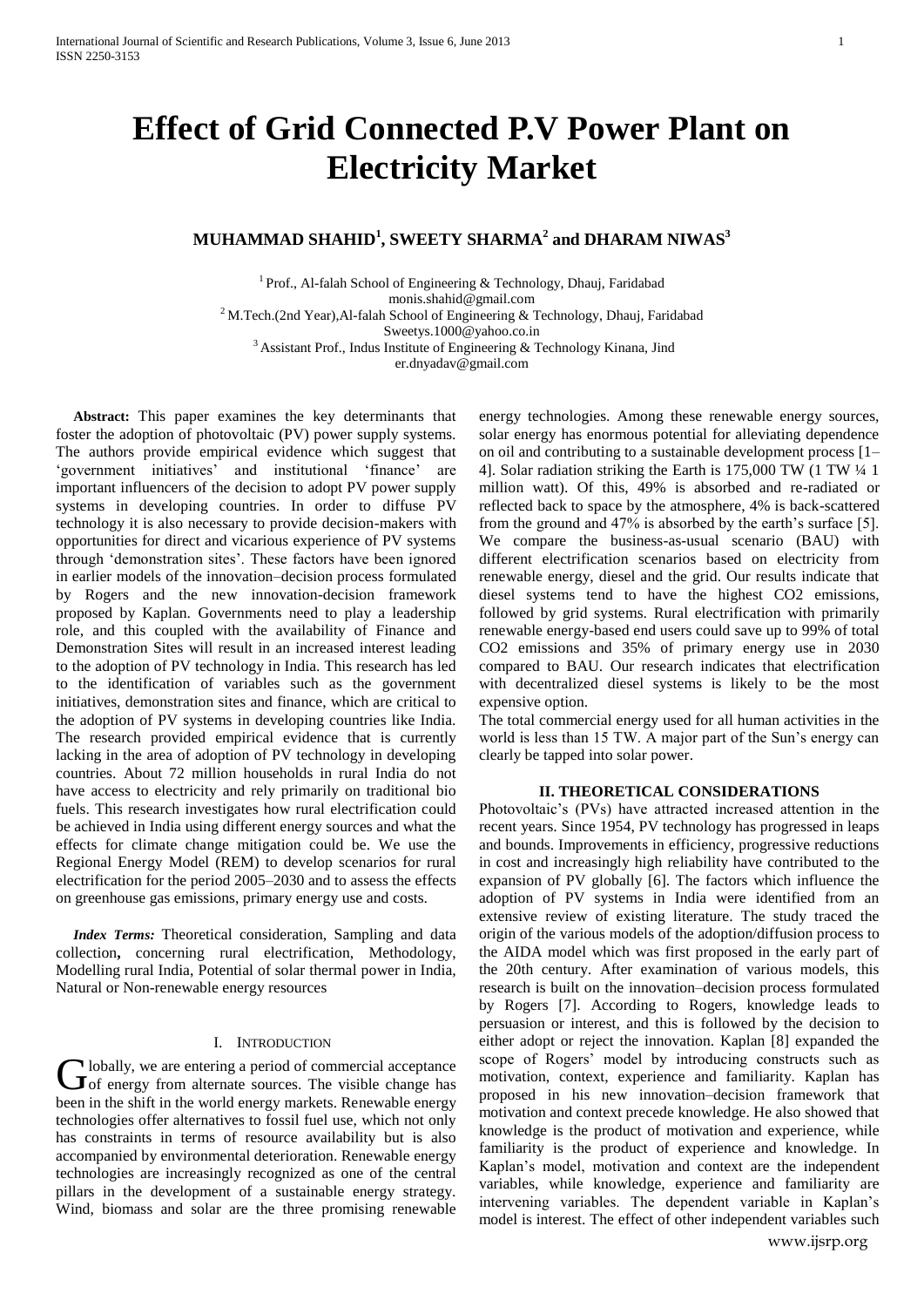as government initiatives and demonstration sites on experience, knowledge and interest has not been studied in relation to the diffusion of solar-based technology in a developing country like India. Finance is another intervening variable which has been ignored in past studies. Government initiatives, demonstration sites and the availability of finance are important factors which foster the adoption of PV-based power supply systems in developing countries like India [9]. The objective of this paper is to give an overview of the results of the descriptive analysis of the key determinants that influence the adoption of PV-based power supply systems in the hospitality industry in India. These variables include those that have been hitherto R. Peter et al. / Renewable Energy 31 (2006) 2272–2283 2273 ignored in earlier models of the adoption/diffusion process such as Rogers [7] and Kaplan [8].

# **III. DATA COLLECTION**

# **3.1 Sampling & data collection**

The Directory of Hotels and Resorts in India was used as the sampling frame, as it provided a comprehensive listing of the target population. The hotels were categorized according to their star ratings, and adequate care was taken to ensure a representative sample. The sample size is 205. Sampling error and non-sampling errors are two key factors, which affect the overall quality of data [10]. Sampling error is the difference between the result of a sample and the result of a census conducted using identical procedures. It is a statistical fluctuation that occurs because of chance variations in the elements selected for a sample. Sampling errors arise from errors in constructing a sampling frame and selecting a sample. Adequate steps were taken to minimize potential sources of error during the process of data collection. The target population consists of 769 hotels and, as in the case of many industrial products, a census approach was feasible since the target population was not very large. The questionnaires were initially administered to the population through mail surveys. The mail survey was administered across all the elements of the target population. The respondents were requested to mail the completed questionnaires back to the local academic's contact address via the mail-back envelopes that were provided. However, low response rates (3%) necessitated a change to the adoption of administering the questionnaires through trained interviewers. Stratified random sampling was used to ensure that the sample adequately represented the population. More particularly, the proportional stratified random sample was used to ensure that the number of sampling units drawn from each stratum was in proportion to the relative population size of that stratum. The target population comprises of 769 hotels of different star ratings and these are spread across the country. The distribution of these hotels across the four different regions and across the different star ratings are given in Table 1. In order to ensure randomness of the sample drawn, a computer program called 'Research Randomizer' was used to generate random numbers from the list of hotels in the different regions. The distribution of hotels in the sample has been maintained to be the same as the population distribution of hotels across the four different regions in India. In choosing the stratification variable [11] recommends that the elements within the stratum should be as homogeneous as possible, whereas the elements in the different strata should be as heterogeneous as possible. This criterion has been followed and the star rating of the hotels has been used as the stratification variable. Therefore, in selecting the

Sample for administering the questionnaires through trained interviewers, the process of stratification and randomization was followed in order to minimize sampling errors. Thus, great care was taken to avoid imbalances in the representativeness of the sample. The data was collected by a prestigious market research firm in India, in six Indian cities spread across the different regions of the country. The sample distribution of hotels across the different star ratings and across the different regions is given in Table 2.

|  | Table 1. Population of hostels |  |
|--|--------------------------------|--|
|--|--------------------------------|--|

| Hotel                                       | <b>North</b> | South | East | West | All<br>India |
|---------------------------------------------|--------------|-------|------|------|--------------|
| Total number of 4-5<br>star hotels          | 77           | 45    | 17   | 70   | 209          |
| Total number of 3 star<br>hotels            | 91           | 74    | 32   | 62   | 259          |
| 1-2 star hotels and<br>Govt. approved hotel | 90           | 82    | 20   | 109  | 301          |
| Total                                       | 258          | 201   | 69   | 241  | 769          |

Table 2. Sample distribution of hostels

| of<br><b>Types</b> | <b>North</b>    | South         | East          | West          | All India |
|--------------------|-----------------|---------------|---------------|---------------|-----------|
| hotel              | $\mathcal{O}_0$ | $\frac{9}{6}$ | $\frac{9}{6}$ | $\frac{9}{6}$ | $($ %)    |
| 4-5<br>star        | 20(37%)         | 12(22%)       | 4(8%)         | 18(33%)       | 55(27%)   |
| hotels             |                 |               |               |               |           |
| 3-star             | 23(35%)         | 18(29%)       | $8(12\%)$     | 17(26%)       | 65(32%)   |
| hotel              |                 |               |               |               |           |
| $1-2$<br>star      | 25(30%)         | 23(27%)       | 6(7%)         | 31(36%)       | 85(41%)   |
| hotel<br>and       |                 |               |               |               |           |
| Govt               |                 |               |               |               |           |
| approved           |                 |               |               |               |           |
| hotels             |                 |               |               |               |           |
| Total              | 68(34%)         | 53(26%)       | 18(9%)        | 66(32%)       | 205(100%) |

#### **3.2. Concerning rural electrification**

Sinha and Kandpal [12] found already in the 1990s that decentralized renewable energy can be a cost-effective measure for rural electrification in India compared to the grid. Chakrabarti and Chakrabarti [13] elaborate possibilities for rural electrification of remote island communities in India. Nouni et al. [14] explore several options of providing decentralised electricity access to remote areas in India and Bastakoti [15] relates rural electrification to ways of creating energy enterprises. Though energy-related research on India is broad, research on rural electrification and its impacts on climate change mitigation for rural India, as performed in this study, has not been done before.

# **IV. GRID CONECTED PV SYSTEM**

#### **4.1 Block diagram**

The basic Grid Connected PV system design has the following components (shows in fig.4.2).



Figure 4.1. Block diagram Grid Connected System **1. PV array:** A number of PV panels connected in series and/or in parallel giving a DC Output out of the incident irradiance. Orientation and tilt of these panels are important Design parameters, as well as shading from surrounding obstructions.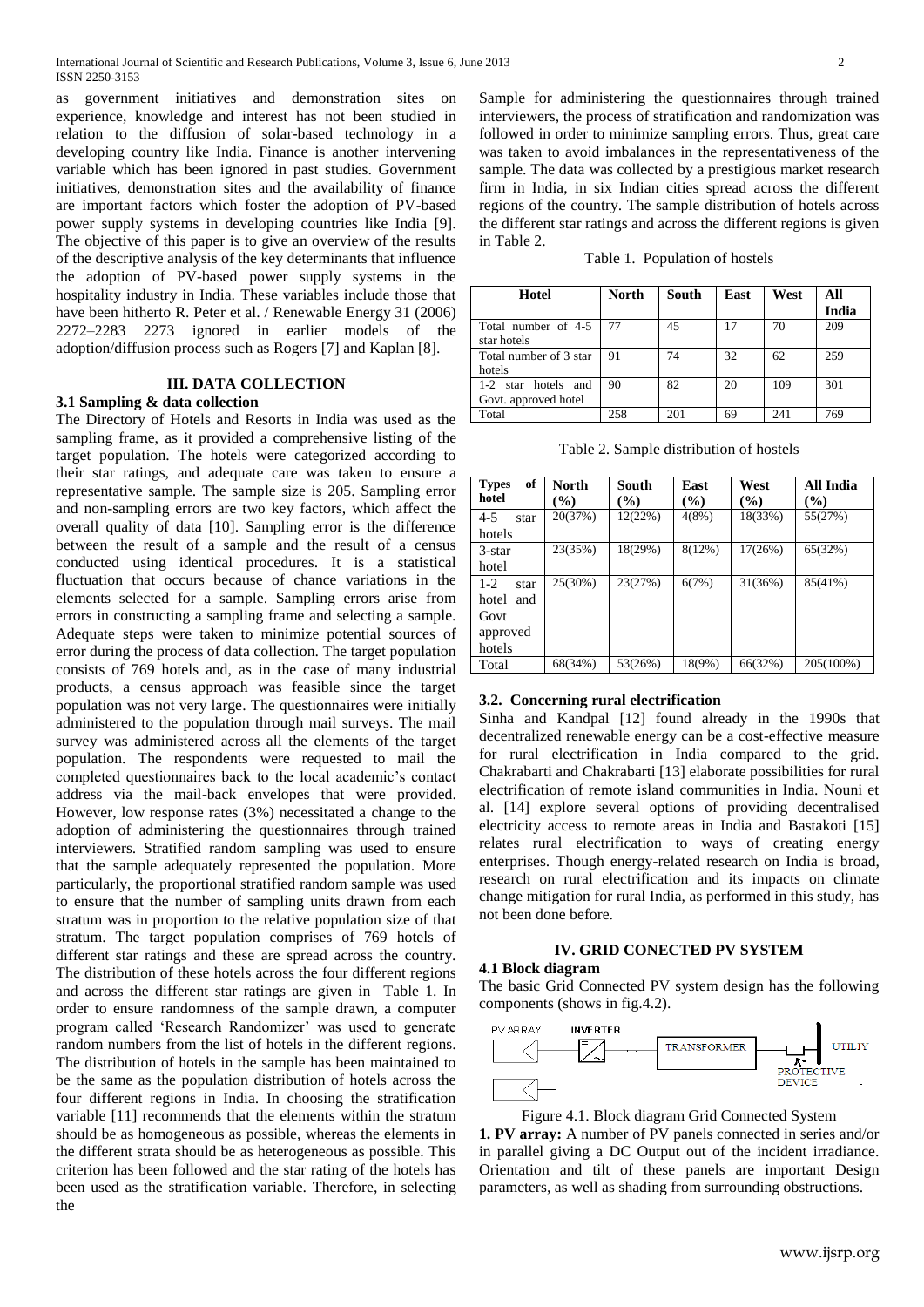**2. Inverter:** A power converter that 'inverts' the DC power from the panels into AC Power. The characteristics of the output signal should match the voltage, frequency and Power quality limits in the supply network.

**3. Transformer:** A transformer can boost up the ac output voltage from inverter when needed. Otherwise transformer less design is also acceptable.

**4. Load:** Stands for the network connected appliances that are fed from the inverter, or, alternatively, from the grid.

**5. Meters:** They account for the energy being drawn from or fed into the local supply network.

**6. Protective devices:** Some protective devices is also installed, like under voltage relay, circuit breakers etc for resisting power flow from utility to SPV system.

**7. Other devices:** Other devices like dc-dc boost converter, ac filter can also be used for better performance.

#### **4.2. Methodology**

Modelling with the Regional Energy Model (REM) REM originated from the global energy and GHG emission model ESCAPE4 [16-20]. The ESCAPE model, as well as the slightly adapted REM model, is based on the end-use approach. An enduse function in a certain sector at time  $t = 0$  is taken as a starting point e.g. the function lighting in the residential sector. The useful energy demand (UED) for lighting can be calculated from the amount of kilowatt-hours (kW h) needed for lighting, the fraction (Fr) and the used efficiency (Eff) of the appliances (see Eq. (1)).

$$
_{\text{UED}_{\text{1}=0}}\text{=}\Sigma_{s=1}^{s=n}\text{.}\Sigma_{f=1}^{f=m}\text{ } ED_{sf_{\text{1}=0}}\ast\text{ }\Sigma_{a=1}^{a=\text{K}_{sf}}\text{ }(\text{Fr}_{a}\ast\text{ }Eff_{a})_{sf}(1)
$$

where UED is the useful energy demand; ED, energy demand; Fr, fraction; Eff, efficiency; t, time; s, sector; f, function; a is the appliance. In (1), the total UED for the region or country is calculated for sector (s) for  $s = 1$  to  $s = n$ , for function (f) for  $f =$ 1 to f = m and for appliance (a) for  $a = 1$  to  $a = k$ . The next step is to calculate the UED in the future for time  $t = t$ . Several variables can influence this future demand: population at time t (Pop), GDP at time t (GDP) and sector shifts (SAE) as indicated in Eq. (2).

$$
UED_{t} = \sum_{s=1}^{s=n} \sum_{f=1}^{f=m} UD_{s f_{t=0}} * Pop_{t} * SAE_{s_{t}} \qquad (2)
$$

where UED is the useful energy demand; UE, useful energy; Pop, population at time t; GDP, GDP at time t and SAE, sectoral activity; t, time; s, sector; f, function; a is the appliance. In the last step, the energy demand in time  $t = t$  is calculated based on the UED in  $t = t$ , the fractions and efficiencies of the appliances in time  $t = t$  (see Eq. (3)).

$$
TED = \sum_{s=1}^{s=n} \sum_{f=1}^{f=m} \sum_{a=1}^{a=k_{sf}} (UED * Fr_a / Eff_a)_{sf}
$$
 (3)  
where TED is the energy demand at t = 1; UED, useful energy  
demand; ED, energy demand; Fr, fraction; Eff, efficiency; s,

sector; f, function; a is the appliance.



Fig.4.2. Schematic overview of the calculation model in REM. The above described end-use approach forms the core of the model. Since the model is very flexible, the user can define own sectors (e.g. agriculture, industry, residential, services and

transport) and functions (e.g. cooling, cooking, lighting, and space heating). For all sectors, the same functions are defined, but can be used optionally. All appliances present in a certain sector should be placed in one of these defined functions for energy demand. Several appliances per function for a certain sector are allowed. For example, the function lighting in the residential sector of rural India has five types of lamps: kerosene lamps, photovoltaic (PV) lamps, conventional light bulbs, energy-saving light bulbs and Light Emitting Diode (LED) light bulbs. The efficiency of each appliance can increase over time and a sector can shift within a function from one appliance to another, e.g. from mainly kerosene lamps to conventional light bulbs. Besides this sector–function matrix, REM contains a module for the supply side: the energy conversion sector accounting for electricity production, refineries and Combined Heat and Power (CHP). For the supply side, several types of technologies can be defined. The fractions determine how much electricity, heat or oil is generated with a certain technology e.g. wind, coal-fired power plant, district heating, etc.

#### **4.3 Modelling rural India**

Most energy models assess energy resources, technologies, and emissions. Only few energy models analyse the needs and services related to energy, like the latent energy demand in rural areas in developing countries. This part of the system is hardly modelled, because of its complexity and uncertainty about the underlying processes and assumptions. We however attempt to model the energy needs and services for rural India. With 1.1 billion inhabitants in 2006, India is the second most populous country in the world [21] and is expected to be the world's most populous country in 2050 [22]. In terms of energy, India is the world's fourth highest consumer of energy just after the USA, (the) People's Republic of China and the Russian Federation [23]. India is also one of the world's top five GHG emitters measured in absolute terms. In per capita terms however, an average Indian citizen uses about 15 times less energy than an average US American citizen, emits about 17 times less GHG emissions and uses about 30 times less electricity [21]. In economic terms, India has a steeply increasing GDP growth and an expanding economy. At the same time, India hosts a large population living below poverty line, namely35% of its total population in 2003 [21]. High differences between urban and rural areas prevail. While the Indian economy generates most of its income from services and industries, more than 70% of the total population live in rural areas [22] and depend primarily on non-mechanized agriculture for sustaining their living. Energy poverty is clearly an issue: electrification rates were as low as 50% in rural areas and 62% in total India in 2005.

# **V. TEST PROBLEM & RESULT**

#### **5.1 Introduction**

The result of three test problem cases that is IEEE 9 bus case and IEEE 14 bus case are given here.

In  $1<sup>st</sup>$  case (IEEE9 Bus) describes the two buses that is bus no.5 & 9 each bus contain two case (5MW added, 10MW added).

In  $2<sup>nd</sup>$  case (IEEE 14 Bus) describes the two buses that is bus no.

2, 3 & 4 each bus contain only single case (5MW added).

# **5.2 Test problem 1 for IEEE 9 bus system**

**5.2.1 When 5 MW solar Power added at bus no. 5** TABLE 5.1

When 5 MW solar PV Generation added at bus no. 5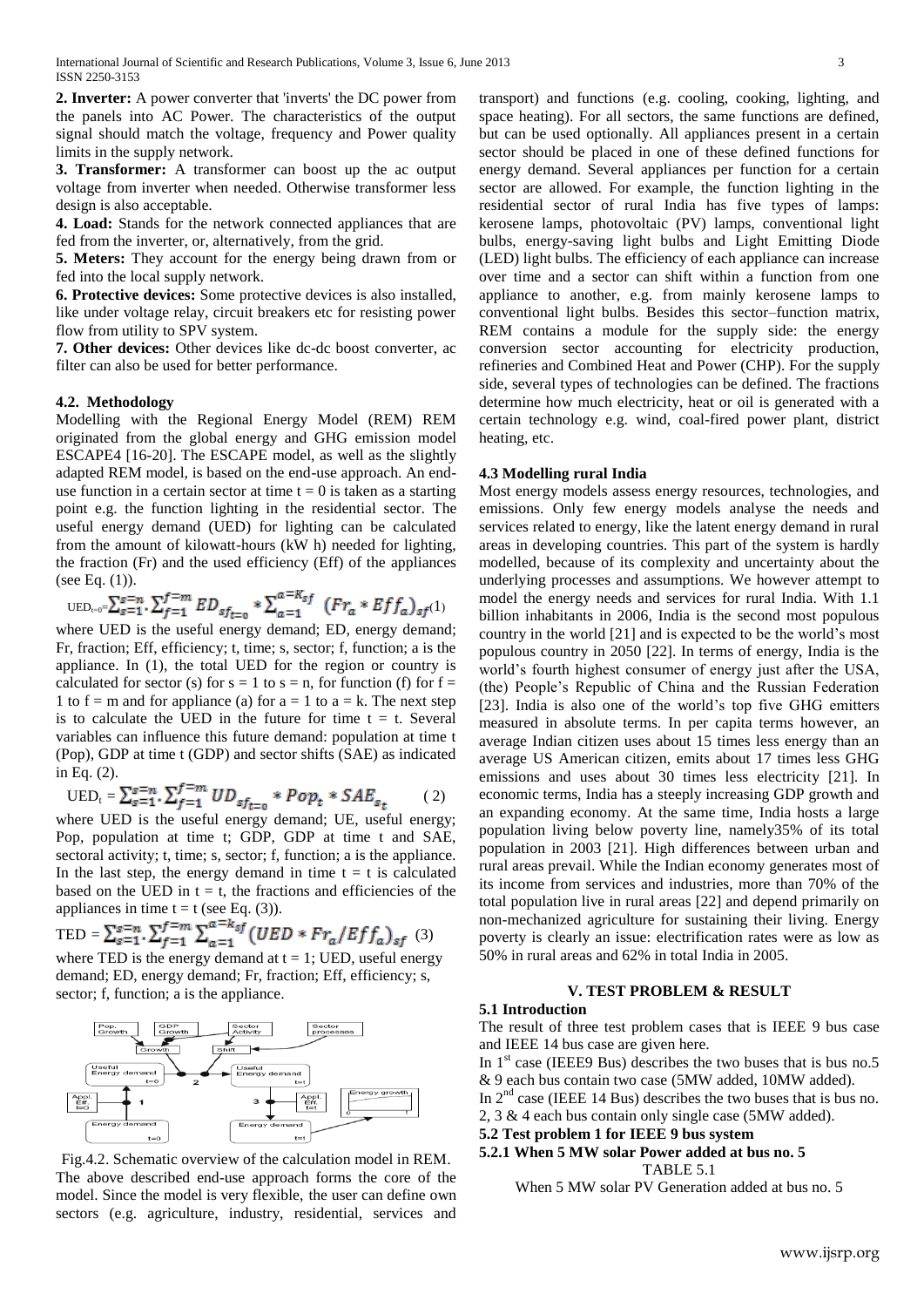International Journal of Scientific and Research Publications, Volume 3, Issue 6, June 2013 4 ISSN 2250-3153

| So                | Saving             | Savi         | Amoun                  | Net                | Net      | Reduct   | Net.       |
|-------------------|--------------------|--------------|------------------------|--------------------|----------|----------|------------|
| lar               | conven             | ng           |                        | contrib            | contrib  | ion in   | Redu       |
| po                | tional             | losse        | Receiv                 | ution              | ution    | SG       | ction      |
| we                | energy             | s            | e by                   | of solar           | of solar | subsidy  | in         |
| r                 | I $(\frac{5}{hr})$ | (Los         | solar                  | Genera             | Genera   | $(16-$   | Govt       |
| (M <sup>2</sup> ) |                    | $ses\times$  | from                   | tion in            | tion in  | contrib  |            |
| W)                |                    | $\lambda$ at | load                   | $(\frac{1}{2}$ hr) | (Rs/K)   | ution    | subsi      |
|                   |                    | ref.         | (capaci                |                    | Whr)     | οf       | dy         |
|                   |                    | bus)         | ty $\times \lambda$ at |                    |          | solar)in | $(12 -$    |
|                   |                    | in           | bus) in                |                    |          | (Rs/K)   | $SG$ )/    |
|                   |                    | (S/hr)       | $(\frac{1}{2}$ hr)     |                    |          | Whr)     | <b>KWh</b> |
|                   |                    |              |                        |                    |          |          | r          |
| $\mathbf{1}$      | 99.84              | 2.56         | 99.674                 | 202.47             | 9.31     | 5.69     | 6.31       |
| $\overline{c}$    | 200.35             | 5.7          | 198.70                 | 404.76             | 9.309    | 5.69     | 6.31       |
|                   |                    |              | 8                      |                    |          |          |            |
| 3                 | 298.55             | 8.54         | 297.10                 | 604.19             | 9.264    | 5.74     | 6.26       |
| $\overline{4}$    | 397.42             | 11.3         | 394.86                 | 803.63             | 9.241    | 5.76     | 6.24       |
|                   |                    | 5            |                        |                    |          |          |            |
| 5                 | 495.98             | 14.0         | 491.96                 | 1002.0             | 9.218    | 5.78     | 6.22       |
|                   |                    | 4            |                        |                    |          |          |            |

I. Fig.5.1 shows the variation in Lambda/marginal price  $(\lambda)$  at all buses with 5MW solar power generation at bus no.5, when the capacity of solar power increase at the bus then the subsidy can be gradually decrease.

II. Fig. 5.2 shows the variation of marginal price  $(\lambda)$  with variation of 5MW solar power generation at bus no.5, variation in marginal price can be decrease when in the capacity of solar power increase at the bus.

III Fig.5.3 shows the variation of reduction in subsidy with variation in 5 MW solar power Generation added at bus no.5, in this case approximately half subsidy will be provide from real subsidy because solar generation approximately more to half generation.



Without solar power added

With solar power added



Fig.5.1 5MW PV plant added to bus no. 5



Fig.5.2 5 MW solar plant added at bus no. 5 then variation in Marginal Price (λ)



of reduction in Subsidy

In this case the value of marginal price  $(\lambda)$  can be decrease at all buses and also decrease at 5 different cases when 1MW to 5 MW solar power added to bus no.5. When 1MW to 5MW solar power added at same bus then the reduction in subsidy are 5-6 Rs/KWhr and approximately 40-50% subsidy in 9 bus system case.

# **5.2.2 When 10 MW solar Power added at bus no. 5** TABLE 5.2

When 10 MW solar PV Generation added at bus no. 5

| So<br>lar<br>po<br>we<br>$\mathbf{r}$<br>M<br>W | Saving<br>conve<br>ntional<br>energy<br>$(\frac{5}{hr})$ | Saving<br>losses<br>(Losse)<br>$s \times \lambda$ at<br>ref.<br>bus) in<br>$(\frac{1}{2})$ | Amount<br>Receive<br>by solar<br>from<br>load<br>(capacity)<br>$\times \lambda$ at<br>bus) in<br>(S/hr) | <b>Net</b><br>contribut<br>ion of<br>solar<br>Generati<br>on in<br>$(\frac{f}{h})$ | <b>Net</b><br>contrib<br>ution<br>of<br>solar<br>Gener<br>ation<br>in<br>(Rs/K)<br>Whr) | Reduct<br>ion in<br>subsid<br>$v(16-$<br>contrib<br>ution<br>of<br>solar)i<br>n<br>(Rs/K)<br>Whr) | <b>Net</b><br>Reduc<br>tion in<br>Govt.<br>subsid<br>$(12 -$<br>SG/K<br>Whr |
|-------------------------------------------------|----------------------------------------------------------|--------------------------------------------------------------------------------------------|---------------------------------------------------------------------------------------------------------|------------------------------------------------------------------------------------|-----------------------------------------------------------------------------------------|---------------------------------------------------------------------------------------------------|-----------------------------------------------------------------------------|
| 2                                               | 199.34                                                   | 5.71                                                                                       | 198.70                                                                                                  | 403.75                                                                             | 9.29                                                                                    | 5.71                                                                                              | 6.29                                                                        |
| $\overline{4}$                                  | 397.42                                                   | 11.34                                                                                      | 394.86                                                                                                  | 803.62                                                                             | 9.24                                                                                    | 5.76                                                                                              | 6.24                                                                        |
| 6                                               | 594.21                                                   | 16.63                                                                                      | 588.46                                                                                                  | 1199.30                                                                            | 9.20                                                                                    | 5.80                                                                                              | 6.20                                                                        |
| 6                                               | 789.73                                                   | 21.84                                                                                      | 779.52                                                                                                  | 1591.09                                                                            | 9.15                                                                                    | 5.85                                                                                              | 6.15                                                                        |
| 10                                              | 983.97                                                   | 26.89                                                                                      | 968.04                                                                                                  | 1978.90                                                                            | 9.10                                                                                    | 5.90                                                                                              | 6.10                                                                        |

I Fig.5.4 shows the variation in Lambda/marginal price  $(\lambda)$  at all buses with 10MW solar power generation at bus no.5,

when the capacity of solar power increase at the bus then the subsidy can be gradually decrease.

II. Fig. 5.5 shows the variation of marginal price  $(\lambda)$  with variation of 10MW solar power generation at bus no.5, variation in marginal price can be decrease when in the capacity of solar power increase at the bus.

III. Fig.5.6 shows the variation of reduction in subsidy with variation in 10MW solar power Generation added at bus no.5, in this case approximately half subsidy will be provide from real subsidy because solar generation approximately more to half generation.



Fig.5.4. 10MW PV plant added to bus no. 5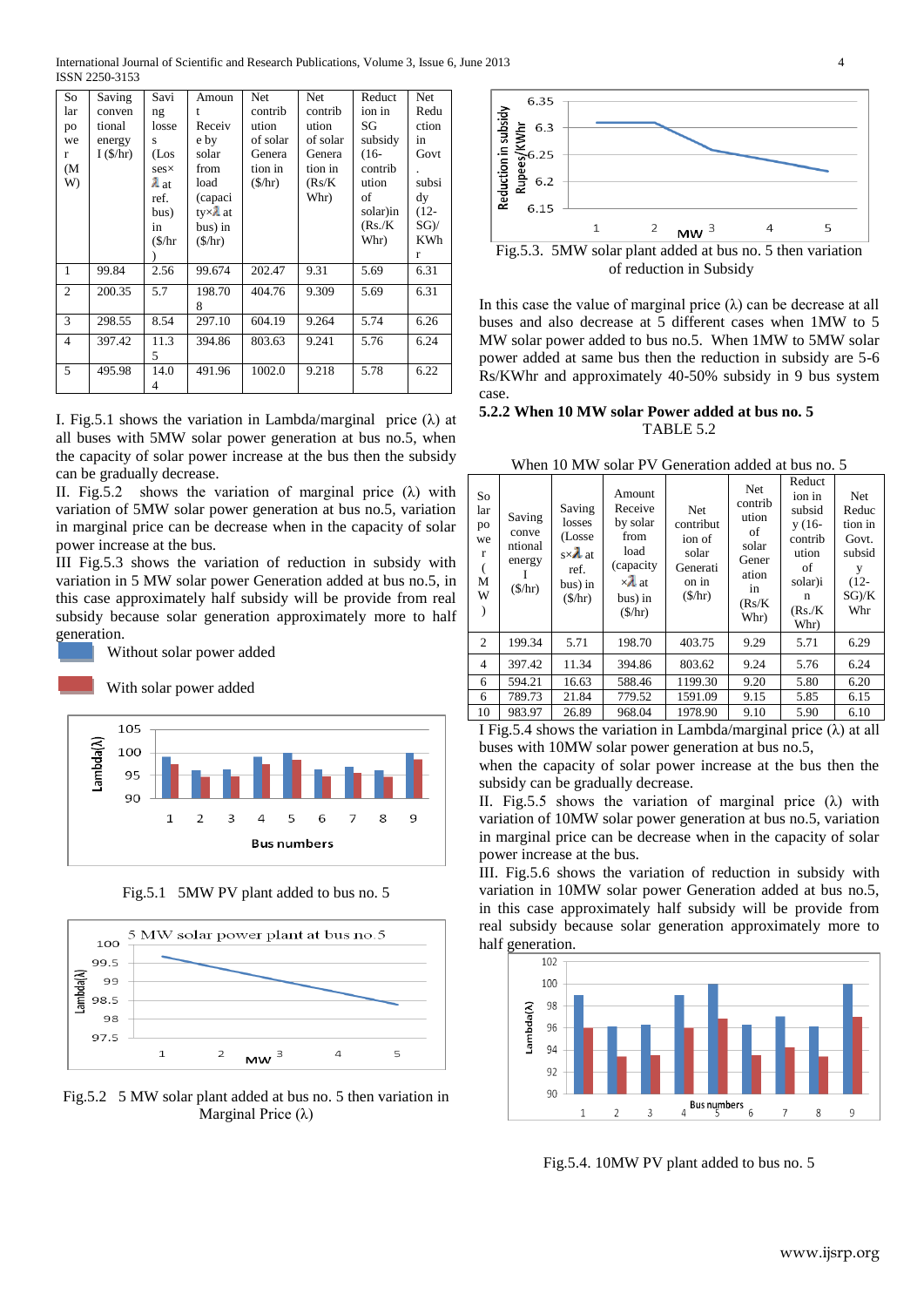

Fig.5.5. 10MW solar plant added at bus no. 5 then variation in Marginal Price (λ)



Fig.5.6. 10MW solar plants added at bus no. 5 then variation of reduction in Subsidy

In this case the similarly to above 5 bus case the value of marginal price  $(\lambda)$  can be decrease at all buses and also decrease at 5 different cases when 2MW to 10 MW solar power added to bus no.5. When 2MW to 10MW solar power added at same bus then the reduction in subsidy are 5-6 Rs/KWhr and approximately 40-50% subsidy in 9 bus system case.

**5.2.3 When 5 MW solar Power added at bus no. 9**

TABLE 5.3

|  | When 5 MW solar PV Generation added at bus no. 9 |
|--|--------------------------------------------------|
|--|--------------------------------------------------|

| <u>n hen 5 m n solai 1 n Oeheration auueu at bus ho. 7</u> |                                      |                                                       |                                                  |                                                      |                                                                    |                                                                          |                                                    |
|------------------------------------------------------------|--------------------------------------|-------------------------------------------------------|--------------------------------------------------|------------------------------------------------------|--------------------------------------------------------------------|--------------------------------------------------------------------------|----------------------------------------------------|
| Sola<br>r<br>pow<br>er                                     | Saving<br>conven<br>tional<br>energy | Saving<br>losses<br>(Losses)<br>$\times^{\lambda}$ at | Amoun<br>Receiv<br>e by<br>solar<br>from<br>load | <b>Net</b><br>contrib<br>ution<br>of solar<br>Genera | Net<br>contrib<br>ution<br>of solar<br>Genera<br>tion in<br>(Rs/K) | Reductio<br>n in<br>subsidy(1<br>$6-$<br>contributi<br>on of<br>solar)in | Net<br>Redu<br>ction<br>in<br>Govt.<br>subsi<br>dy |
| (M <sup>2</sup> )                                          | I(S/hr)                              | ref.<br>bus) in                                       | (capaci                                          | tion in                                              | Whr)                                                               | (Rs/KW)                                                                  | $(12 -$                                            |
| W)                                                         |                                      | $(\frac{1}{2})$                                       | $_{\text{ty}\times}$ $\lambda$ at                | $(\frac{1}{2}$ hr)                                   |                                                                    | hr)                                                                      | $SG$ )/<br><b>KWh</b>                              |
|                                                            |                                      |                                                       | bus) in                                          |                                                      |                                                                    |                                                                          |                                                    |
|                                                            |                                      |                                                       | $(\frac{1}{2}$ hr)                               |                                                      |                                                                    |                                                                          | r                                                  |
| 1                                                          | 99.84                                | 2.96                                                  | 99.679                                           | 202.48                                               | 9.31                                                               | 5.69                                                                     | 6.31                                               |
| 2                                                          | 199.36                               | 5.80                                                  | 199.4                                            | 404.56                                               | 9.30                                                               | 5.70                                                                     | 6.30                                               |
| 3                                                          | 298.57                               | 8.54                                                  | 297.15                                           | 604.16                                               | 9.26                                                               | 5.74                                                                     | 6.26                                               |
| 4                                                          | 397.46                               | 11.35                                                 | 394.95                                           | 803.76                                               | 9.24                                                               | 5.76                                                                     | 6.24                                               |
| 5                                                          | 496.04                               | 14.04                                                 | 492.12                                           | 1002.2                                               | 9.22                                                               | 5.78                                                                     | 6.22                                               |

I. Fig. 5.7 shows the variation in Lambda/marginal price  $(\lambda)$  at all buses with 5MW solar power generation at bus no.9, when the capacity of solar power increase at the bus then the subsidy can be gradually decrease.

II. Fig. 5.8 shows the variation of marginal price  $(\lambda)$  with variation of 5MW solar power generation at bus no.9, variation in marginal price can be decrease when in the capacity of solar power increase at the bus.

III. Fig.5.9 shows the variation of reduction in subsidy with variation in 5 MW solar power Generation added at bus no.9, in this case approximately half subsidy will be provide from real subsidy because solar generation approximately more to half generation.





Fig.5.8. 5MW solar plants added at bus no. 9 then variation in Marginal Price (λ)



Fig.5.9. 5MW solar plants added at bus no. 9 then variation of reduction in subsidy

In this case the value of marginal price  $(\lambda)$  can be decrease at all buses and also decrease at 5 different cases when 1MW to 5MW solar power added to bus no.9. When 1MW to 5MW solar power added at same bus then the reduction in subsidy are 5.5-6.5 Rs/KWhr and approximately 45-55% subsidy in 9 bus system case.

#### **5.2.4 When 10MW solar Power added at bus no. 9**

#### TABLE 5.4

When 10 MW solar PV Generation added at bus no. 9

| S              | <b>SAVIN</b>     | <b>SAVI</b>       | AMOU               | <b>NET</b>                          | <b>NET</b>  | <b>REDUC</b>   | <b>NET</b>  |
|----------------|------------------|-------------------|--------------------|-------------------------------------|-------------|----------------|-------------|
| OL             | G                | NG                | NT                 | <b>CON</b>                          | <b>CON</b>  | <b>TION IN</b> | Red         |
| A              | <b>CONVE</b>     | LOSS              | <b>RECEIV</b>      | <b>TRIB</b>                         | <b>TRIB</b> | <b>SUBSID</b>  | <b>UCTI</b> |
| $\mathbb{R}$   | <b>NTION</b>     | ES                | E BY               | <b>UTIO</b>                         | <b>UTIO</b> | $Y(16-$        | <b>ON</b>   |
| PO             | AL               | (Los              | <b>SOLAR</b>       | N OF                                | N OF        | <b>CONTRI</b>  | IN          |
| W              | <b>ENERG</b>     | $SES \times$      | <b>FROM</b>        | <b>SOLA</b>                         | <b>SOLA</b> | <b>BUTION</b>  | Gov         |
| ER             | ΥI               | $\lambda$ AT      | <b>LOAD</b>        | $\mathsf{R}$                        | R           | OF             | T.          |
| $\overline{(}$ | $(\frac{$}{HR})$ | REF.              | (CAPAC             | GEN                                 | <b>GEN</b>  | SOLAR)         | <b>SUBS</b> |
| M              |                  | BUS)              | $ITY\times\lambda$ | <b>ERAT</b>                         | <b>ERAT</b> | IN             | IDY(        |
| W              |                  | IN                | AT                 | <b>ION</b>                          | <b>ION</b>  | (Rs/K)         | $12 -$      |
| $\lambda$      |                  | $(\frac{C}{2})$ H | BUS) IN            | IN                                  | IN          | WHR)           | $SG$ )/     |
|                |                  | R)                | $(\frac{S}{HR})$   | $(\frac{\mathcal{S}}{\mathcal{H}})$ | (Rs/        |                | KW          |
|                |                  |                   |                    | R)                                  | ΚW          |                | HR          |
|                |                  |                   |                    |                                     | HR)         |                |             |
|                |                  |                   |                    |                                     |             |                |             |
| $\overline{2}$ | 199.36           | 5.81              | 18.73              | 403.                                | 9.29        | 5.71           | 6.29        |
|                |                  |                   |                    | 90                                  |             |                |             |
| $\overline{4}$ | 397.46           | 11.3              | 394.95             | 803.                                | 9.24        | 5.76           | 6.24        |
|                |                  | 5                 |                    | 76                                  |             |                |             |
| 6              | 594.31           | 16.7              | 588.65             | 1199                                | 9.20        | 5.80           | 6.20        |
|                |                  | 2                 |                    | .68                                 |             |                |             |
| 8              | 789.90           | 22.0              | 779.86             | 1591                                | 9.15        | 5.85           | 6.15        |
|                |                  | $\overline{c}$    |                    | .78                                 |             |                |             |
| 10             | 984.24           | 27.0              | 968.57             | 1979                                | 9.10        | 5.90           | 6.10        |
|                |                  | 7                 |                    | .88                                 |             |                |             |
|                |                  |                   |                    |                                     |             |                |             |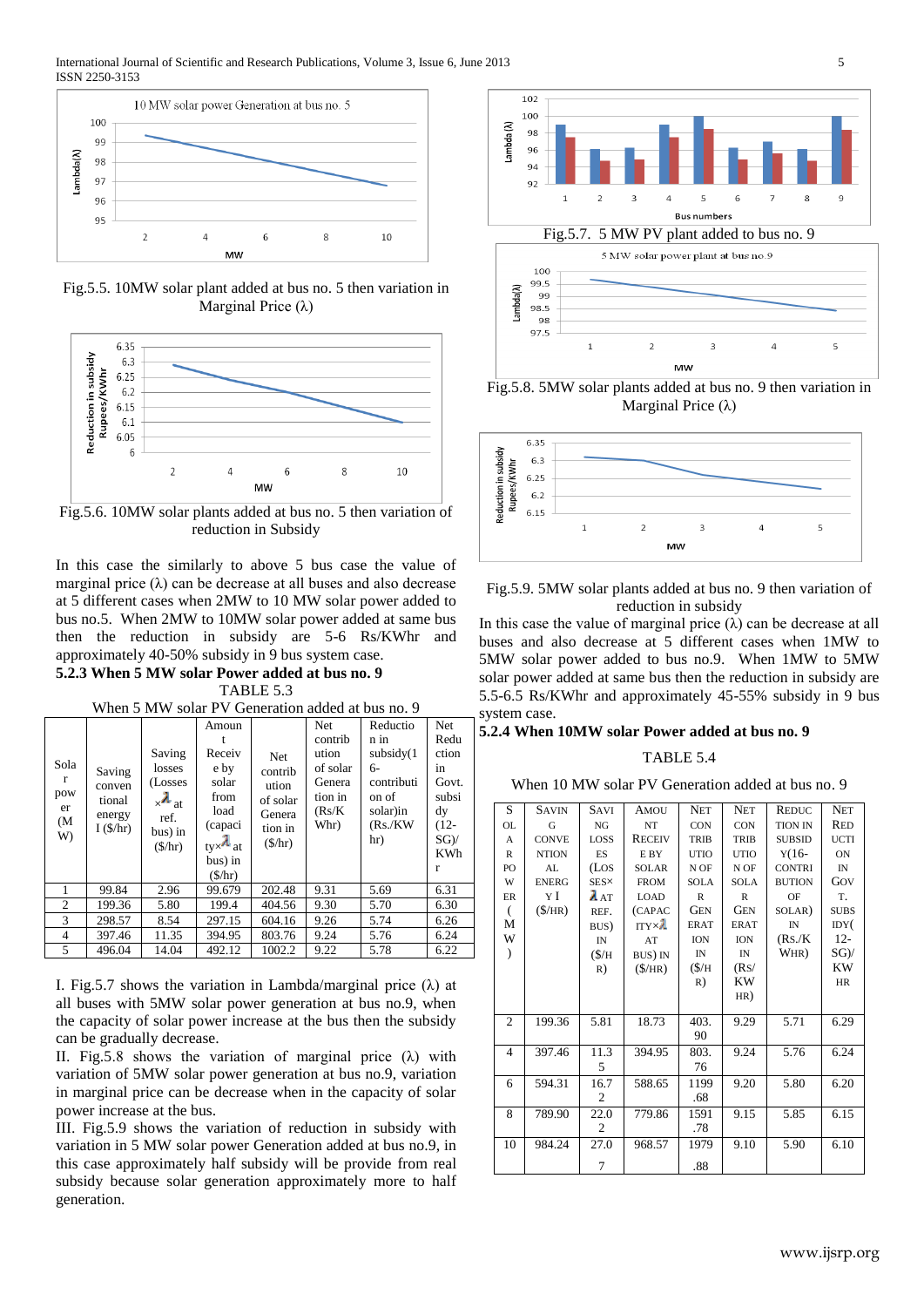I. Fig.5.10 shows the variation in Lambda/marginal price  $(\lambda)$  at all buses with 10MW solar power generation at bus no.9, when the capacity of solar power increase at the bus then the subsidy can be gradually decrease.

II. Fig. 5.11 shows the variation of marginal price  $(\lambda)$  with variation of 10MW solar power generation at bus no.9, variation in marginal price can be decrease when in the capacity of solar power increase at the bus.

III. Fig.5.12 shows the variation of reduction in subsidy with variation in 10 MW solar power Generation added at bus no.9, in this case approximately half subsidy will be provide from real subsidy because solar generation approximately more to half generation.



Fig.5.10. 10MW PV plant added to bus no. 9



Fig.5.11. 10MW solar plants added at bus no. 9 then variation in Marginal Price (λ)



Fig.5.12. 10MW solar plants added at bus no. 9 then variation of reduction in Subsidy

In this case similarly to above 9 bus case the value of marginal price  $(\lambda)$  can be decrease on all buses and also decrease at 5 different cases when 2MW to 10MW solar power added to bus no.9. When 2MW to 10MW solar power added at same bus then the reduction in subsidy are 5.5-6.5 Rs/KWhr and approximately 45-55% subsidy in 9 bus system case.

# **5.3 Test problem 2 for IEEE 14 bus system**

**5.3.1 When 5MW solar Power added at bus no. 2**

# TABLE 5.5

When 5 MW solar PV Generation added at bus no. 2

|                | So Saving Saving |          | Amoun  | Net        | Net     | Redu  | <b>Net</b> |
|----------------|------------------|----------|--------|------------|---------|-------|------------|
| lar -          | conven           | losses t |        | contributi | contrib | ction | Redu       |
| $\overline{p}$ | tional           | (Losses) | Receiv | on of      | ution   | in    | ction      |

| W<br>er<br>€<br>M<br>W | energy<br>I $(\frac{\mathcal{S}}{\hbar})$ | $\times \lambda$ at<br>ref.<br>bus) in<br>$(\frac{f}{h})$ | e by<br>solar<br>from<br>load<br>(capaci<br>$tx \times \lambda$ at<br>bus) in<br>$(\frac{1}{2}$ hr) | solar<br>Generatio<br>n in<br>$(\frac{1}{2}$ hr) | of solar<br>Genera<br>tion in<br>(Rs/K)<br>Whr) | subsi<br>dy(1)<br>6-<br>contr<br>ibuti<br>on of<br>solar<br>$)$ in<br>$(Rs$ ./<br><b>KWh</b><br>r) | in<br>Govt<br>subsi<br>dy<br>$(12 -$<br>$SG$ )/<br><b>KWh</b><br>r |
|------------------------|-------------------------------------------|-----------------------------------------------------------|-----------------------------------------------------------------------------------------------------|--------------------------------------------------|-------------------------------------------------|----------------------------------------------------------------------------------------------------|--------------------------------------------------------------------|
| $\mathbf{1}$           | 153.41                                    | $-4.84$                                                   | 153.36                                                                                              | 301.935                                          | 13.89                                           | 1.11                                                                                               | 10.8<br>9                                                          |
| 2                      | 306.73                                    | $-9.687$                                                  | 306.58                                                                                              | 603.623                                          | 13.88                                           | 1.12                                                                                               | 10.8<br>8                                                          |
| 3                      | 460.00                                    | $-14.52$                                                  | 456.65                                                                                              | 902.13                                           | 13.83                                           | 1.17                                                                                               | 10.8<br>7                                                          |
| $\overline{4}$         | 631.17                                    | $-19.36$                                                  | 612.57                                                                                              | 1224.38                                          | 14.00                                           | 0.92                                                                                               | 11.0<br>8                                                          |
| 5                      | 766.27                                    | 24.19                                                     | 765.35                                                                                              | 1507.43                                          | 13.86                                           | 1.14                                                                                               | 10.8<br>6                                                          |

I. Fig.7.13 shows the variation in Lambda/marginal price  $(\lambda)$  at all buses with 5MW solar power generation at bus no.2, when the capacity of solar power increase at the bus then the subsidy can be gradually decrease.

II. Fig.7.14 shows the variation of marginal price  $(\lambda)$  with variation of 5MW solar power generation at bus no.2, variation in marginal price can be decrease when in the capacity of solar power increase at the bus.

III. Fig.7.15 show the variation of reduction in subsidy with variation in 5 MW solar power Generation added at bus no.2 in this case very less subsidy will be provide because contribution of solar power approximately equal to actual solar generation.



Fig.5.13. 5MW PV plant added to bus no. 2



Fig.5.14, 5MW solar plants added at bus no. 2 then variation in Marginal Price (λ)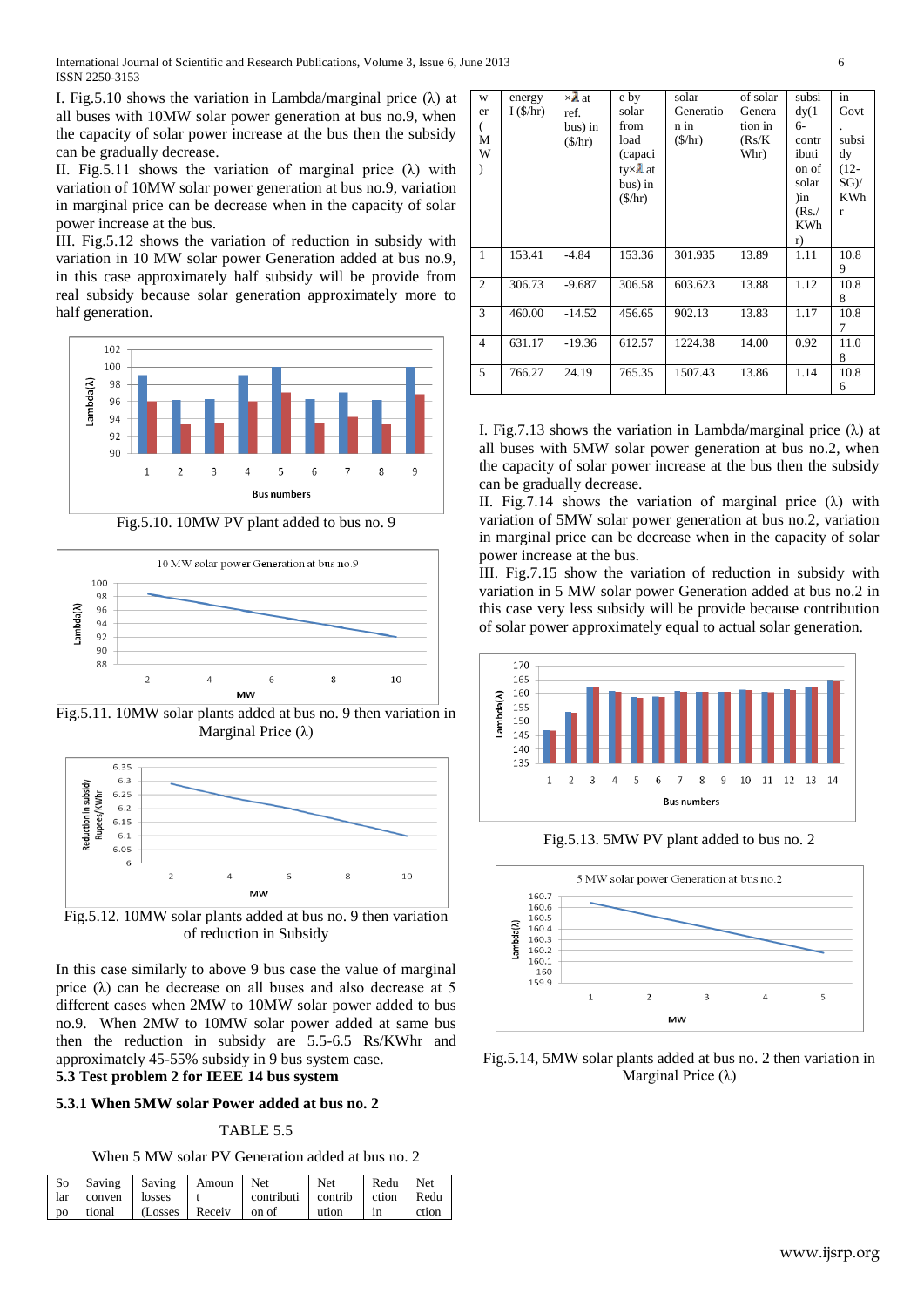

Fig.5.15, 5MW solar plants added at bus no. 2 then variation of

#### reduction in Subsidy

In this case the value of marginal price  $(\lambda)$  can be decrease at all buses and also decrease in large amount compare to 9 bus system on all buses and also decrease at 5 different case when 1MW to 5MW solar power added to bus no.2. When 1MW to 5MW solar power added at same bus then the reduction in subsidy are 9-10 Rs/KWhr and approximately 75-85% subsidy in 14 bus system case.

#### **5.3.2 When 5MW solar Power added at bus no. 3**

#### TABLE 5.6

When 5 MW solar PV Generation added at bus no. 3

| So             | Savi            | Saving                                  | Amoun                  | Net    | Net      | Reduct   | Net     |
|----------------|-----------------|-----------------------------------------|------------------------|--------|----------|----------|---------|
| lar            | ng              | losses                                  | t                      | contr  | contrib  | ion in   | Reduct  |
| po             | conv            | (Losses)                                | Receiv                 | ibuti  | ution    | subsidy  | ion in  |
| W              | entio           | $\times$ <b><math>\lambda</math></b> at | e by                   | on of  | of solar | $(16-$   | Govt.   |
| er             | nal             | ref.                                    | solar                  | solar  | Genera   | contrib  | subsidy |
| €              | ener            | bus) in                                 | from                   | Gene   | tion in  | ution    | $(12 -$ |
| M              | gy I            | $(\frac{5}{hr})$                        | load                   | ratio  | (Rs/K)   | of       | SG/K    |
| W              | $(\frac{1}{2})$ |                                         | (capaci                | n in   | Whr)     | solar)in | Whr     |
| $\lambda$      |                 |                                         | ty $\times \lambda$ at | (\$/hr |          | (Rs/K)   |         |
|                |                 |                                         | bus) in                |        |          | Whr)     |         |
|                |                 |                                         | $(\frac{1}{2}$ hr)     |        |          |          |         |
| $\mathbf{1}$   | 162.            | 1.32                                    | 162.24                 | 325.   | 14.99    | 0.01     | 11.99   |
|                | 28              |                                         | 4                      | 84     |          |          |         |
| $\overline{2}$ | 324.            | 2.64                                    | 324.3                  | 651.   | 14.98    | 0.02     | 11.98   |
|                | 49              |                                         |                        | 43     |          |          |         |
| 3              | 486.            | 4.11                                    | 486.40                 | 977.   | 14.98    | 0.02     | 11.98   |
|                | 65              |                                         |                        | 16     |          |          |         |
| $\overline{4}$ | 648.            | 5.43                                    | 648.31                 | 1302   | 14.97    | 0.03     | 11.97   |
|                | 76              |                                         |                        | .50    |          |          |         |
| 5              | 810.            | 6.75                                    | 810.10                 | 1624   | 14.94    | 0.06     | 11.94   |
|                | 81              |                                         |                        | .66    |          |          |         |

**I.** Fig.5.16 shows the variation in Lambda/marginal price  $(\lambda)$  at all buses with 5MW solar power generation at bus no.3, when the capacity of solar power increase at the bus then the subsidy can be gradually decrease.

II. Fig. 5.17 shows the variation of marginal price  $(\lambda)$  with variation of 5MW solar power generation at bus no.3, variation in marginal price can be decrease when in the capacity of solar power increase at the bus.

III. Fig.5.18 shows the variation of reduction in subsidy with variation in 5 MW solar power Generation added at bus no.3, in this case very less subsidy will be provide because contribution of solar power approximately equal to actual solar generation.



Fig.5.16. 5MW PV plant added to bus no. 3



Fig.5.17. 5MW solar plants added at bus no. 3 then variation in



Fig.5.18. 5MW solar plants added at bus no. 3 then variation of

#### reduction in Subsidy

In this case similarly to above 2 bus case the value of marginal price  $(\lambda)$  can be decrease in large amount compare to 9 bus system on all buses and also decrease at 5 different case when 1MW to 5MW solar power added to bus no.3. When 1MW to 5MW solar power added at same bus then the reduction in subsidy are 10-11 Rs/KWhr and approximately 80-90% subsidy in 14 bus system case.

# **5.3.3 When 5MW solar Power added at bus no. 4**

#### TABLE 5.7

|  |  | When 5 MW solar PV Generation added at bus no. 4 |  |
|--|--|--------------------------------------------------|--|
|--|--|--------------------------------------------------|--|

| So<br>lar<br>po<br>W<br>er | Saving<br>conven<br>tional<br>energy<br>I(S/hr) | Savi<br>ng<br>losse<br>S<br>(Los                                        | Amoun<br>Receiv<br>e by<br>solar                                                | Net<br>contrib<br>ution<br>of solar<br>Genera | Net<br>contrib<br>ution<br>of solar<br>Genera | Reduct<br>ion in<br>subsidy<br>$(16-$<br>contrib | Net<br>Reduct<br>ion in<br>Govt.<br>subsidy |
|----------------------------|-------------------------------------------------|-------------------------------------------------------------------------|---------------------------------------------------------------------------------|-----------------------------------------------|-----------------------------------------------|--------------------------------------------------|---------------------------------------------|
| M<br>W                     |                                                 | $ses\times$<br>$\lambda$ at<br>ref.<br>bus)<br>in<br>$(\frac{1}{2})$ hr | from<br>load<br>(capaci<br>ty $\times \lambda$ at<br>bus) in<br>$(\frac{f}{h})$ | tion in<br>$(\frac{1}{2}$ hr)                 | tion in<br>(Rs/K)<br>Whr)                     | ution<br>οf<br>solar)in<br>(Rs/K)<br>Whr)        | $(12 -$<br>SG/K<br>Whr                      |
| 1                          | 160.74                                          | 1.03                                                                    | 160.70<br>$\overline{c}$                                                        | 322.47                                        | 14.83                                         | 0.17                                             | 11.83                                       |
| $\overline{2}$             | 321.41                                          | 2.05                                                                    | 321.29                                                                          | 644.75                                        | 14.83                                         | 0.17                                             | 11.83                                       |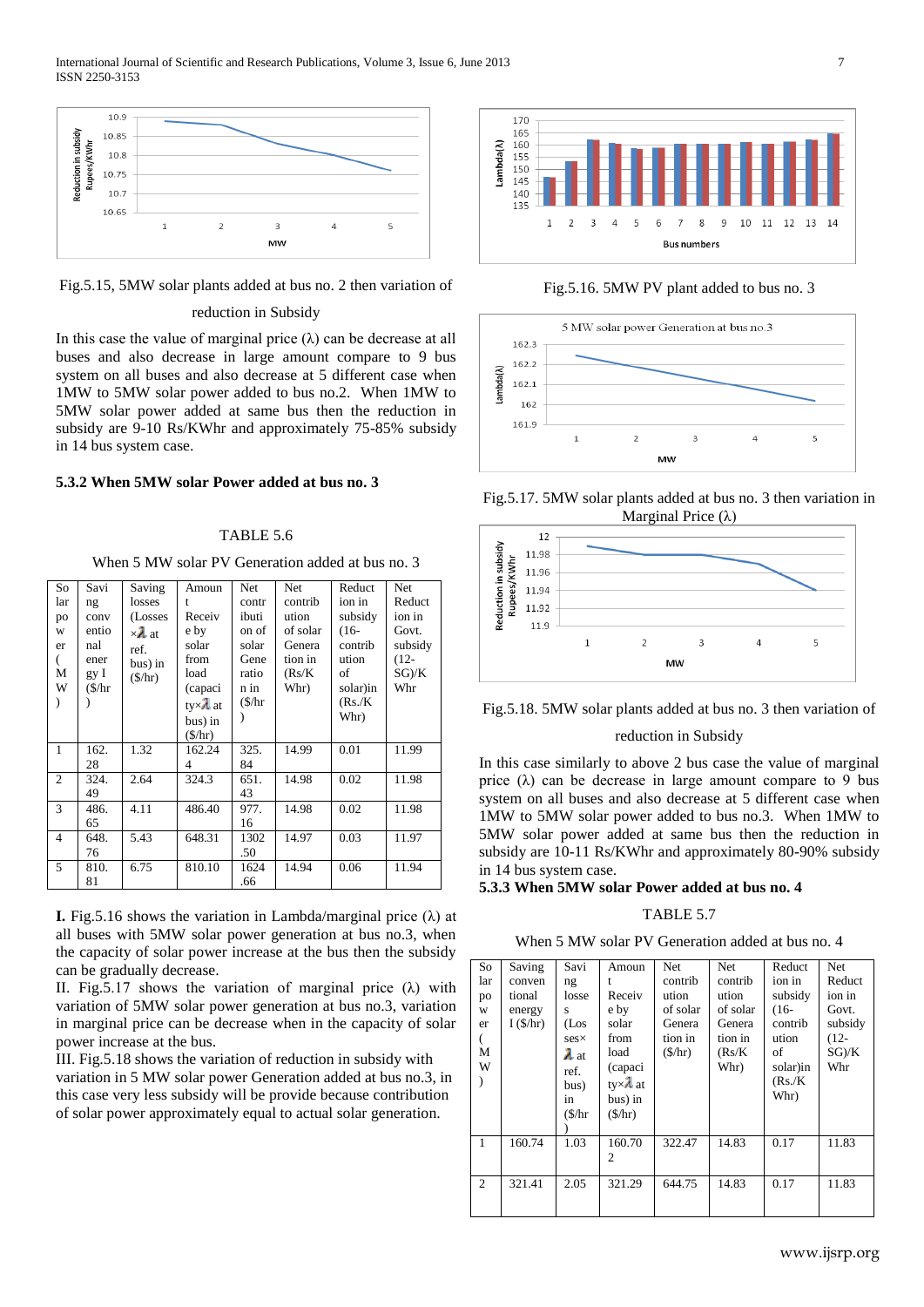| 3  | 482.02 | 3.08 | 481.76 | 966.86      | 14.82 | 0.18 | 11.82 |
|----|--------|------|--------|-------------|-------|------|-------|
|    | 642.58 | 4.10 | 642.10 | 1288.7      | 14.82 | 0.18 | 11.82 |
| .5 | 803.08 | 5.14 | 802.34 | 1610.5<br>6 | 14.81 | 0.19 | 11.81 |

I. Fig.5.19 shows the variation in Lambda/marginal price  $(\lambda)$  at all buses with 5MW solar power generation at bus no.4, when the capacity of solar power increase at the bus then the subsidy can be gradually decrease.

II. Fig. 5.20 shows the variation of marginal price  $(\lambda)$  with variation of 5MW solar power generation at bus no.4, variation in marginal price can be decrease when in the capacity of solar power increase at the bus.

III. Fig.5.21 shows the variation of reduction in subsidy with variation in 5 MW solar power Generation added at bus no.4, in this case very less subsidy will be provide because contribution of solar power approximately equal to actual solar generation.



Fig.5.19. 5MW PV plant added to bus no. 4



Fig.5.20. 5MW solar plants added at bus no. 4 then variation in Marginal Price (λ)



Fig.5.21. 5MW solar plants added at bus no. 4 then variation of

#### reduction in Subsidy

In this case similarly to above 3 bus case the value of marginal price  $(\lambda)$  can be decrease in large amount compare to 9 bus system on all buses and also decrease at 5 different case when 1MW to 5MW solar power added to bus no.4. When 1MW to 5MW solar power added at same bus then the reduction in subsidy are 10-11 Rs/KWhr and approximately 80-90% subsidy in 14 bus system case.

# **VI. CONCLUSION & FUTURE SCOPE OF WORK**

This thesis presents current status, major achievements and important aspects of solar energy in India and implementing solar for the future is also been presented. Solar energy is expected to play a very significant role in the future especially in developing countries, but it has also potential prospects for developed countries.

This dissertation consists of an effective Study for the Solar cell, Solar Photovoltaic Technology, Grid connected Photovoltaic plant, solar power Status in India & Global, Solar energy Tariff & Policy and find the Marginal price  $(\lambda)$  using optimal power plow programming with the help of MATLAB. This research work deals with, work on reduction in subsidy for solar power plant in deferent IEEE bus system ( IEEE9, IEEE14,) using optimal power flow program. Solar power plant added at load bus then calculate the outcome of reduction in subsidy. The studies had been carried out reduction in subsidy in order to improve the solar generation, minimize the loss in the system. The subsidy provide by government is gradually decrease when the solar power added to different buses in IEEE9, IEEE14, bus system.

When solar power added at bus no.5 in IEEE 9 bus system then the reduction in subsidy can be decrease approximately 40% and the similar process has follow to IEEE 14 bus system then the reduction in subsidy approximately 70%. But these process applying for IEEE 30 bus system then the reducing in subsidy is very small approximately 10% of total subsidy given by the Government. When the comparing of subsidy of these three IEEE bus then the outcome is that the reduction in subsidy can be more when solar power generation added the IEEE14 bus system.

In future, when efficiency of the solar cell and Generation of solar power can be increase then the cost of solar power generation gradually decrease. In other way the solar power generation added at different IEEE bus system them we can measure the reduction in cost from solar power generation and reduction in subsidy for solar power generation in future.

#### **REFERENCES**

.

- [1] Carmody ER, Sarkar AU. Solar box cookers: towards a decentralized sustainable energy strategy for Sub-Saharan Africa. Renew Sustain Energy Rev 1997; 1(4):291–301.
- [2] Garg HP, Krishnan CP. The burning question-energy in the new millennium. IREDA News 1999; 10(4):17–21.
- [3] Oliver M, Jackson T. The market for solar photovoltaic. Energy Policy 1999; 27(7):371–85.
- [4] Rajagopal S. Renewable energy for rural development. IREDA News 1999;10(4):37–43.
- [5] Islam S, Huda AU. Proper utilization of solar energy in Bangladesh: effect on the environment, food supply and the standard of living. Renew Energy 1999;17(2):255–63.
- [6] Sayigh A. Renewable energy—the way forward. Appl Energy 1999;64(1– 4):15–30.
- [7] Rogers EM. Diffusion of innovations, 4th ed. New York: Free Press; 1995.
- [8] Kaplan AW. From passive to active about solar electricity: innovation decision process and photovoltaic interest generation. Technovation 1999;19(8):467–81.
- [9] Peter R, Nayar CV. Conceptual model for marketing solar based technology to developing countries. Renew Energy 2002;25(4):511–24.
- [10] Malhotra NK. Marketing research an applied orientation, 4th ed. NJ: Prentice Hall; 2003.
- [11] Zikmund WG. Exploring marketing research, 7th ed. Fort Worth: Harcourt College Publishers; 2000.
- [12] Sinha CSM, Kandpal TC. Decentralized versus grid electricity for rural India: the economic factors. Energy Policy 1991;19(5):441–8.